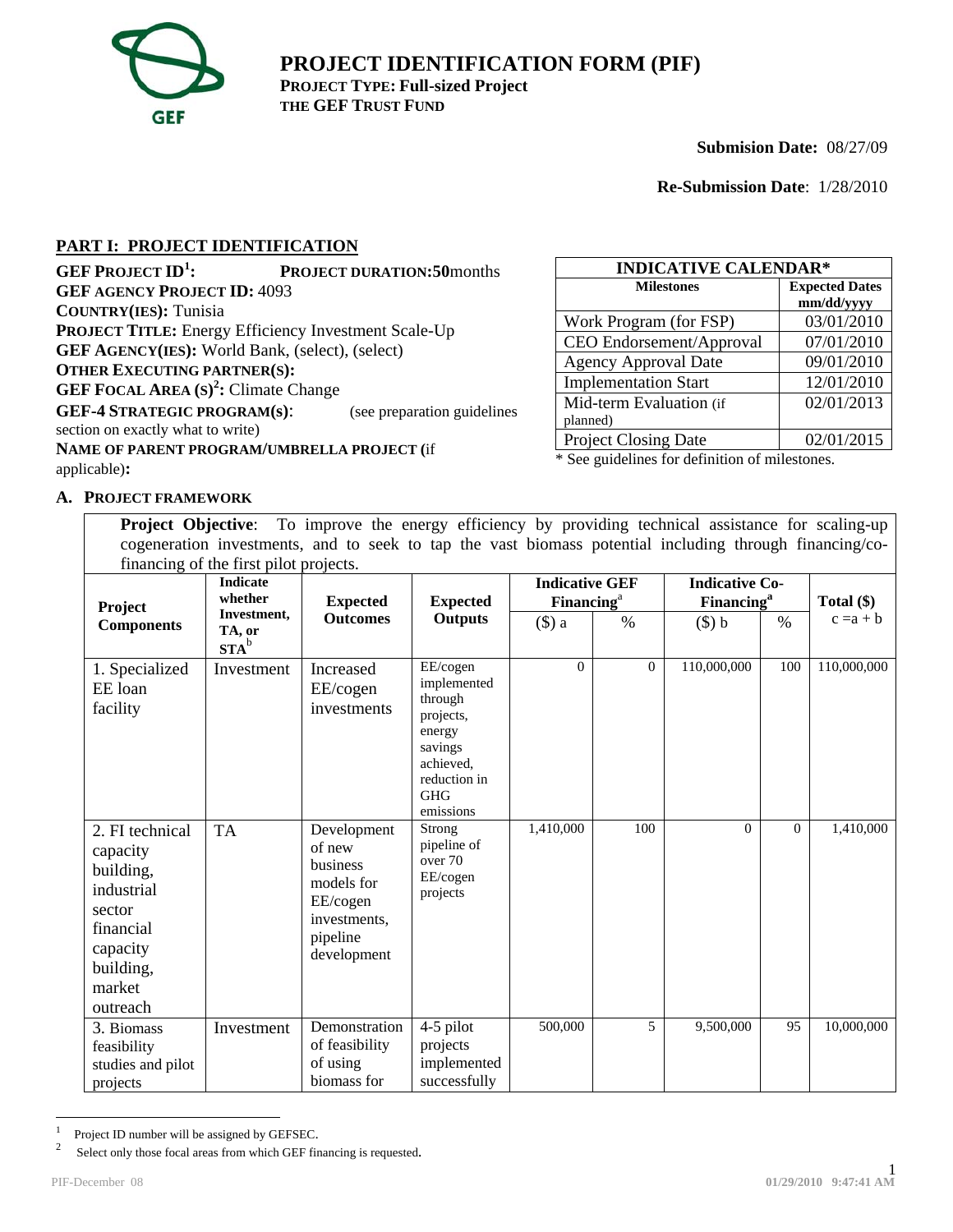|                                                                            |           | generation/co-<br>generation                                                         |                             |            |    |              |    |             |
|----------------------------------------------------------------------------|-----------|--------------------------------------------------------------------------------------|-----------------------------|------------|----|--------------|----|-------------|
| 4. Institutional<br>and capacity<br>building for<br>biomass<br>development | <b>TA</b> | Removal of<br>institutional.<br>regulatory and<br>economic<br>barriers to<br>biomass | Increased use<br>of biomass | 300,000    | 75 | 100,000      | 25 | 400,000     |
| 5. Project                                                                 |           |                                                                                      |                             | 200,000    | 10 | 1,800,000    | 90 | 2,000,000   |
| management                                                                 |           |                                                                                      |                             |            |    |              |    |             |
| <b>Total project</b>                                                       |           |                                                                                      |                             | A2,410,000 |    | B121,400.000 |    | 123,810,000 |
| costs                                                                      |           |                                                                                      |                             |            |    |              |    |             |

<sup>a</sup> List the \$ by project components. The percentage is the share of GEF and Co-financing respectively of the total amount for the component.

**b** TA = Technical Assistance;  $STA = Scientific & Technical Analysis$ .

#### **B. INDICATIVE CO-FINANCING FOR THE PROJECT BY SOURCE and by NAME (**in parenthesis) if available, **(\$)**

| <b>Sources of Co-financing</b>  | <b>Type of Co-financing</b> | Project      |
|---------------------------------|-----------------------------|--------------|
| Project Government Contribution | In-kind / EE grants         | 33,400,000   |
| GEF Agency(ies)                 | Hard Loan                   | 55,000,000   |
| Bilateral Aid Agency(ies)       | (select)                    |              |
| Multilateral Agency(ies)        | (select)                    |              |
| Private Sector                  | (select)/equity/debt        | 33,000,000   |
| <b>NGO</b>                      | (select)                    |              |
| <b>Others</b>                   | (select)                    |              |
| <b>Total Co-financing</b>       |                             | B121,400,000 |

## **C. INDICATIVE** F**INANCING PLAN SUMMARY FOR THE PROJECT (\$)**

|                      | <b>Previous Project</b><br><b>Preparation Amount</b> $(a)^3$ | Project (b)  | <b>Total</b><br>$c = a + b$ | <b>Agency Fee</b> |
|----------------------|--------------------------------------------------------------|--------------|-----------------------------|-------------------|
| <b>GEF</b> financing |                                                              | A2,410,000   | 2,410,000                   | 241,000           |
| Co-financing         |                                                              | B121,400,000 | 121,400,000                 |                   |
| <b>Total</b>         |                                                              | 123,810,000  | 123,810,000                 | 241,000           |

--

## **D. GEF RESOURCES REQUESTED BY AGENCY (IES), FOCAL AREA(S) AND COUNTRY(IES)** 1

| <b>GEF Agency</b> | <b>Focal Area</b> | <b>Country Name/</b> | (in \$)     |                    |               |  |
|-------------------|-------------------|----------------------|-------------|--------------------|---------------|--|
|                   |                   | Global               | Project (a) | Agency Fee $(b)^2$ | Total $c=a+b$ |  |
| World Bank        | Climate Change    | Tunisia              | 2,410,000   | 241,000            | 2,651,000     |  |
| (select)          | (select)          |                      |             |                    |               |  |

 $\frac{1}{2}$  No need to provide information for this table if it is a single focal area, single country and single GEF Agency project.<br>
<sup>2</sup> Relates to the project and any previous project preparation funding that have been p

## **PART II: PROJECT JUSTIFICATION**

## **A. STATE THE ISSUE, HOW THE PROJECT SEEKS TO ADDRESS IT, AND THE EXPECTED GLOBAL ENVIRONMENTAL BENEFITS TO BE DELIVERED:**

Tunisia has been a pioneer among developing countries in terms of energy management policy, having formulated and implemented a policy for rational use of energy and promotion of renewable energy (RE) as early as 1985. The energy intensity stopped increasing in the 1990s and has since then declined to the lowest level in the MENA region. However, the intensity remains high compared to some other Mediterranean countries such as Greece and Portugal. Moreover, energy expenditures —energy consumption valued at international energy prices— accounted for 12% of

<sup>&</sup>lt;sup>2</sup><br>3 Include project preparation funds that were previously approved but exclude PPGs that are awaiting for approval.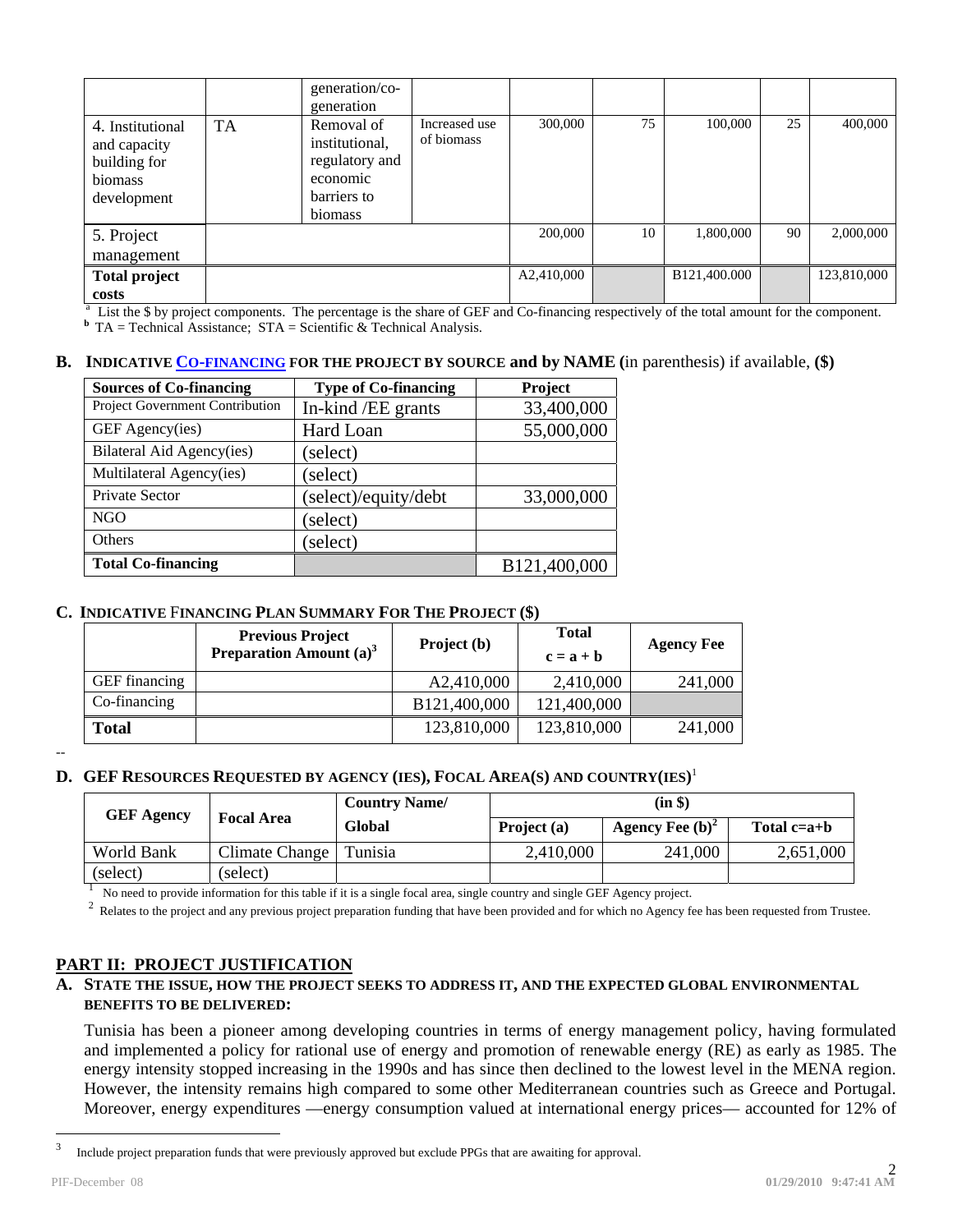GDP in 2006, which is a high level compared to industrialized countries (they amount to 4% of GDP in Japan and 7% in Greece).

The energy efficiency efforts of the Government of Tunisia (GoT) have also benefited from GEF support over the years particularly as related to market Transformation and Labeling of Refrigerators (UNDP), Experimental Validation of Building Codes and Removal of Barriers to Their Adoption (UNDP) and Development of an Energy Efficiency Program for the Industrial Sector for Tunisia (World Bank).

The previous World Bank GEF project "Development of an Energy Efficiency Program in the Industrial sector" (PEEI) was the first project designed to address barriers to increased financing for energy efficiency in Tunisia. This project tried to address the issue through a package of three instruments: (a) a 10% investment grant program for energy efficiency (EE) projects; (b) a partial guarantee fund; and (3) TA primarily focused on ESCO development. The investment grant component has progressed well with over 100 projects approved for receiving this benefit as of September 2009. To date, only 13% of the approved projects have been fully implemented and have fully received the grant, 24% of projects have reached 50% completion and have received part of the grant. 63% of projects, which have not reached 50% completion, did not get any grant payment yet, but such payment should occur during the next few months. An action plan was prepared during summer 2009 to speed up disbursement, and a one year extension of the grant closing was requested by the Government of Tunisia, which was approved by the Bank on September 9. It is expected that most of the remaining projects in the pipeline will be able to achieve financial closure before the end of 2009 and to reach technical completion during 2010, leading to the full disbursement of the grant component during 2010.

The industry capacity building activities have been successful and have generated a steady pipeline of good EE projects, including the projects that have already been approved for receiving the GEF investment grant, as well as a sizeable amount of new projects. However, fully achieving the country's EE/RE objectives requires the removal of persisting investment barriers and access to new sources of financing. Besides lack of appropriate price signals (energy price subsidies), the barriers to the smooth market development of EE and RE are as follows:

- Regulations regarding cogeneration and the development of wind energy under IPP or self-generation arrangements are still inadequate. The FNME has limited resources and its range of applications is too narrow;
- Many industries are still unaware of the benefits of energy efficiency for competitiveness, and their focus remains on purely productive investment and quality development. In addition, many small enterprises are unfamiliar with basic banking practices, and don't know how to prepare acceptable business plans and credit applications suitable to banks;
- EE investment is often not attractive enough to commercial banks because of small deal sizes, high transaction costs, priority given to productive investment, lack of experience with EE, difficulty in structuring arrangements for preparation, financing and implementation of EE projects, etc. In addition, the level of awareness and the capacity to develop an EE portfolio remains too low in the financial institutions (FIs).

The present project, including the recently approved World Bank line of credit (see below), will scale up the previous work in industry, and will seek to address areas not sufficiently covered by the previous activity —including biomass—, drawing lessons from previous experience. The lessons from the GEF project are that:

- Developing the necessary institutions, regulations, information, education and other prerequisites to scaling up EE investment is a lengthy and time consuming process in Tunisia,
- TA is essential for training and capacity building in areas such as project identification and preparation, including preparation of bankable business plans, as well as training in EE appraisal and financing for FIs;
- Policy, regulations and awareness raising activities are necessary, especially when energy prices do not provide the correct signal.

In order to address the barriers to scaling-up EE/cogeneration investments, this project proposes a technical assistance program mainly targeted at enhancing EE/cogeneration related technical skills in the financial community, and financial and project implementation skills in the industrial community seeking EE/cogeneration financing, to complement the new line of credit which has been set-up with a \$55 million loan from the World Bank to three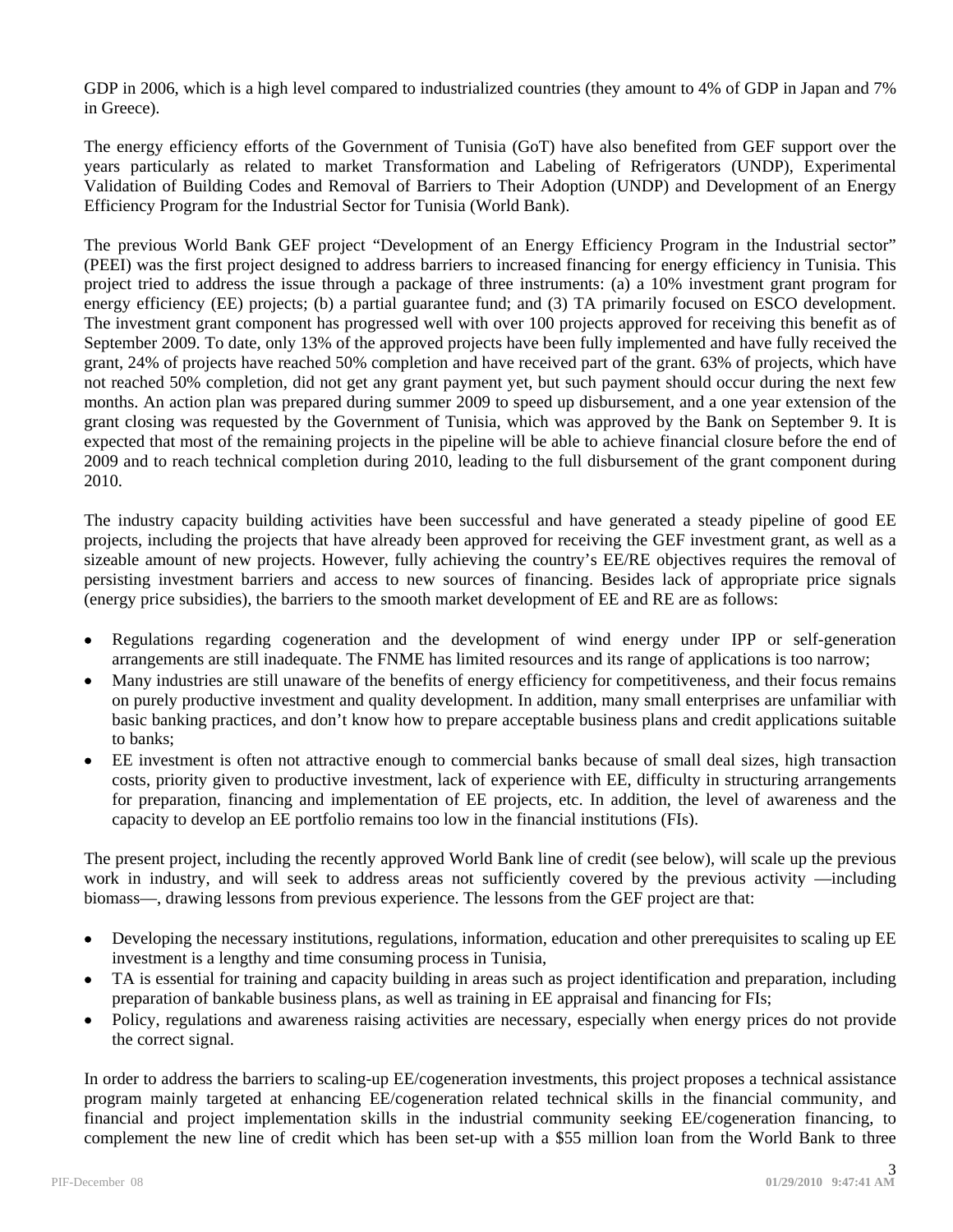commercial banks (this project was approved by the Board of the World Bank on June 30, 2009 and was signed by the Republic of Tunisia on July 8; it will start disbursing in early 2010).

In addition, this project will seek to tap the vast biomass potential through specifically designed technical assistance and capacity building, feasibility studies to prepare the development of pilot projects, and financing/co-financing of the first pilot projects. Those pilot projects would mostly be implemented in the poultry droppings sector, which has the highest potential in Tunisia and currently generates significant pollution, within individual farms and production units (they would preferably include cogeneration: this will be assessed during project preparation, based on potential offtake for heat or steam production). They would pave the way for development of 2 industrial size facilities, which would be located in the Sfax and Tunis areas, and would treat approximately half of all humid droppings generated in the country. Besides reducing pollution and odours, processing poultry droppings would significantly reduce GHG emissions: CH4 and N2O that would be generated from aerobic storage of droppings will be captured and, instead of being flared, will be converted into electricity (and possibly heat/steam); capture of CH4/N2O will account for approximately 85% of GHG emissions reduction, and power generation/cogeneration from this renewable resource for an additional 15%.

## **B. DESCRIBE THE CONSISTENCY OF THE PROJECT WITH NATIONAL/REGIONAL PRIORITIES/PLANS:**

The 11<sup>th</sup> Development Plan (2007-11) sets the broad directions of energy policy, including gradual reduction in energy subsidies, and calls for a scaling-up of investment in energy efficiency and renewable energy. Given the urgency to intensify energy conservation efforts, the Government has formulated a 4 year Energy Conservation Program (4ECP) for the period 2008-11, which was adopted by the Council of Ministers on January 15, 2008, and presented to the public in a National Conference on Energy Management (NCEM) on February 12, 2008. The objective is to reduce the energy intensity of the Tunisian economy by 3% p.a. over the period and to increase the contribution of renewables to 4% of primary energy demand.

The 4ECP proposes to strengthen further the institutional and legal framework which is already well established. Tunisia has had an energy efficiency agency since 1985, Agence Nationale pour la Maîtrise de l'Energie (ANME). Its missions include implementation of the energy management policy, supporting Research, Development & Demonstration activities, communication, information and training, as well as managing the process of allocating the investment subsidies. An energy efficiency fund (FNME) was created in 2005 to provide investment subsidies for energy efficiency and renewable projects, and is managed by ANME. A legal framework was established for the operation of Energy Service Companies (ESCOs) in 2004, and ESCOs have since then flourished, with seven now in operation in Tunisia.

The 4ECP calls for regulation to encourage cogeneration and self-generation from renewables, by giving third party access to the Société Tunisienne de l'Electricité et du Gaz (STEG) transmission network and setting the rules for buyback of excess production by STEG. To that purpose, a new law was enacted on 9 February 2009; the law also broadens the audit requirements for industrial facilities, set norms and standards for existing and new buildings, and makes mandatory the formulation of urban transport plans. A decree issued on the same day stipulates the new rules and procedures for eligibility to the FNME investment subsidy.

A vast potential for energy from biomass has been identified and remains largely untapped, in particular linked to the wastes of poultry breeding, but also of bovine breeding and olive oil production. There are about 5,000 poultry breeders in Tunisia, for meat and egg production. This growing sector is currently using 250 GWh of electricity per year, 2% of national demand. It is producing 600,000 tons of droppings per year, of which 400,000 are humid and especially difficult to dispose of (solid droppings can be used as compost and fertilizer). Poultry droppings can be converted into energy through direct combustion or bio-methanation. Several plants are already in use in Western Europe and the US. Bio-methanation is the most suitable process for humid droppings. The methane can be burnt to generate electricity, while solid residues from the process can be used as fertilizer (the way solid droppings are used). Processing 100% of Tunisian humid droppings this way would generate the equivalent of 2% of the present national electricity demand, i.e. it would make the poultry sector self-sufficient regarding power needs. It would also significantly contribute to the country's efforts to reduce GHG emissions (CO2, NH4, N2O) and address global climate change.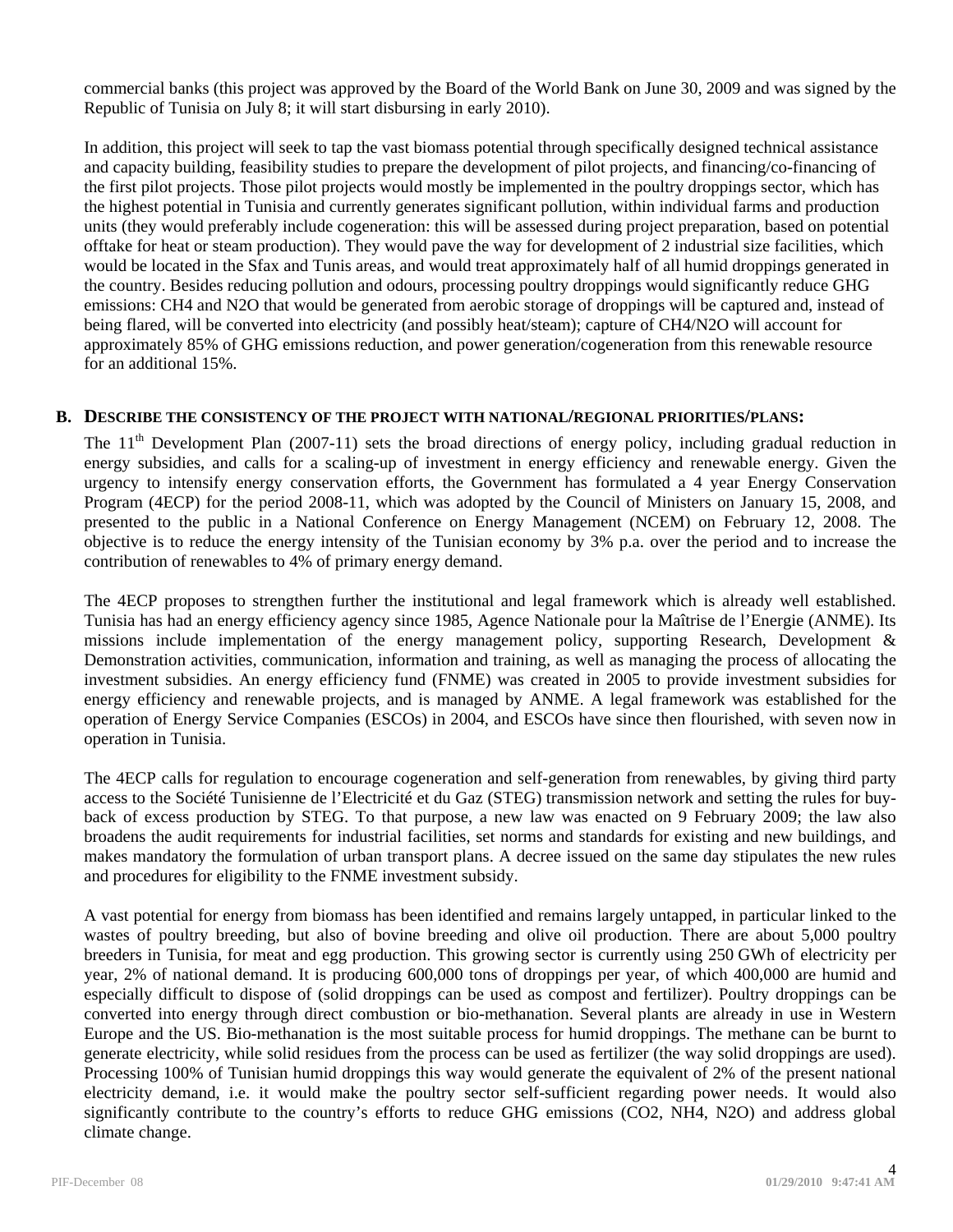### **C. DESCRIBE THE CONSISTENCY OF THE PROJECT WITH GEF STRATEGIES AND STRATEGIC PROGRAMS:**

The interventions under the project are targeted at the industry that falls within the Strategic Priority-2 of the GEF-4 Climate change focal area strategy.

#### **D. JUSTIFY THE TYPE OF FINANCING SUPPORT PROVIDED WITH THE GEF RESOURCES:**

Tunisia is a middle-income country which nevertheless is facing economic challenges and budget constraints, and it depends on grant funding. Beyond that, project support with GEF grant resources is justified for three reasons: (1) The grant support leverages bilateral funds; (2) It helps integrate/package the funds, including those of the Government and private sector, and generates a catalytic impetus for energy efficieny; and (3) Along with the GEF funds, international expertise will be provided, that is expected to have a catalytic impact beyond the provision of grant funds.

## **E. OUTLINE THE COORDINATION WITH OTHER RELATED INITIATIVES:**

 A EUR 40 million line of credit for environmental and energy projects was set up in Tunisia in December 2007, together with a grant for technical assistance, by Agence Française de Développement (AFD). This line of credit is broadly focused on environmental projects. The WB \$55 million line of credit is more focused on energy efficiency and cogeneration financing. The amount of the two credit lines (approximately \$100 million in total) is modest compared to the financing needs of the 4ECP: TND 1.3 billion, i.e. USD 1.1 billion: this shows that there is room for the two credit lines. They actually complement each other well, and can be seen as additional, rather than competing:

- They cover slightly different project types,
- Both are run through commercial banks, but the selected institutions are different: this will give Tunisian industrial companies more choice and opportunities to finance EE projects,
- ANME will host the two project implementation units (PIUs). The two PIUs will share know-how, experience and resources (including staff that will work part time in each one of the two PIUs), hence significant economies of scale and cross-fertilization.

The new GEF grant will be a key complement to the new WB line of credit: it will contribute to better preparation and processing of credit applications, and quicker disbursement of funds. It will not overlap with the existing GEF grant (PEEI), as subprojects under this grant are already identified and their financing is under way. In addition, cogeneration is not covered by the PEEI. While the new GEF grant will be additional to the PEEI, it will build on the experience gained during its implementation, especially by contributing to spreading knowledge and experience on EE/cogeneration within the Tunisian financial community.

#### **F. DISCUSS THE VALUE-ADDED OF GEF INVOLVEMENT IN THE PROJECT DEMONSTRATED THROUGH INCREMENTAL REASONING :**

The GoT has requested the World Bank's assistance to set up the required financing mechanisms and support successful implementation of the 4ECP. The new WB project will provide the funds required to set up dedicated credit lines as listed above and described in the Project Appraisal Document (dated June 3, 2009). The 4ECP sets an action plan that will, among over things, attempt to overcome some barriers. The WB project and proposed associated GEF grant will set up financing mechanisms and technical assistance to ensure successful implementation.

The new WB project consists in lines of credit to FIs, totalling \$55 million, to finance industrial energy efficiency subprojects –in addition to the subprojects already supported by the PEEI– and cogeneration subprojects – cogeneration is not covered by the PEEI. The World Bank loans will be lent, with a guarantee from the Republic of Tunisia, to three commercial banks (Amen Bank, Banque de l'Habitat, Banque de Financement des Petites et Moyennes Entreprises), which will on-lend to companies for eligible EE and cogeneration subprojects following their lending policies and procedures. Eligibility of the subprojects will be assessed by ANME according to an Operations Manual which has been developed during project preparation and later agreed. The participating commercial banks will be responsible for loan repayment and assume all financial risk.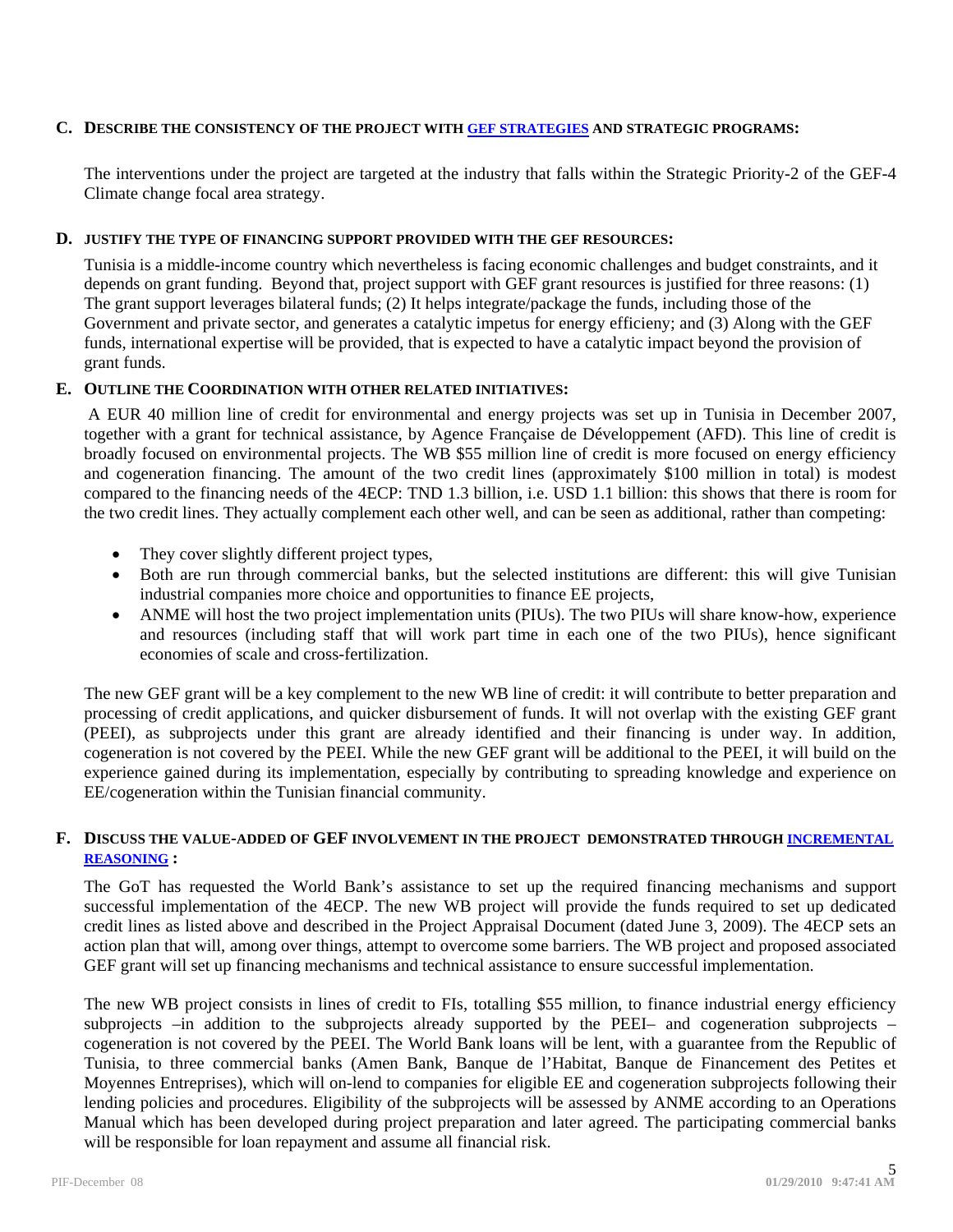The project concept was designed to provide an integrated technical and financial analysis of end-use subprojects to be financed by the selected FIs. To avoid lengthy and cumbersome application processes for subprojects that commercial banks would not be interested in financing, the ANME will work closely with the FIs to pre-screen subprojects for financing. This set-up will also allow the integration of FNME subsidies (FNME is managed by ANME) and other grants and loans from different sources in the financing plan of each subproject, therefore avoiding that subprojects do not reach financial close because of lack of one of the components of the financing plan. The close relationship between ANME and the FIs will facilitate a rapid and strong take off of the overall project, as a strong pipeline of new cogeneration and industrial energy efficiency subprojects has already been identified at ANME.

The potential for cogeneration in Tunisia is largely underdeveloped, as those projects were not, until February 2009, eligible for FNME subsidy. Out of a potential of approximately 250 MW in the industry, the Tunisian cogeneration Task Force identified 116.5 MW as priority: 21.5 MW have been commissioned in 2007 and 2008, additional 22 MW are expected to have been put on line by the end of 2009, and 73 MW are still in the pipeline for development during 2010-2011 (see table below). The most promising sectors are ceramics and non-metallic minerals, and the food industry.

| Company                  | Sector            | <b>MW</b>     | Commissioning             |
|--------------------------|-------------------|---------------|---------------------------|
| Sotupapier               | Paper             | 10.0          | 2007                      |
| <b>SNA</b>               | Food              | 1.5           | 2007                      |
| Carthago Gres            | Constr. materials | 5.0           | 2008                      |
| Tec T'pap                | Paper             | 5.0           | 2008                      |
| El Mazraa                | Food              | 1.5           | 2009                      |
| <b>GIPA</b>              | Food              | 1.0           | 2009                      |
| Stibois Grombalia        | Other industries  | 2.5           | 2009                      |
| Complexe Sidi Salah      | Food              | 3.0           | 2009                      |
| Complexe briqueterie BBM | Constr. materials | 5.0           | 2009                      |
| <b>SOMOCER</b>           | Constr. materials | 4.5           | 2009                      |
| $Randa + SMT$            | Food              | 4.5           | 2009                      |
| <b>SITEX</b>             | Textile           | 3.5           | Engineering study done    |
| Couscousserie Du Sud     | Food              | 3.5           | Engineering study done    |
| Briq. Mazdour            | Constr. materials | 1.0           | Engineering study done    |
| <b>Tunisie Ouate</b>     | Paper             | 3.5           | Engineering study done    |
| ADV Huile Bir Mcherga    | Food              | 5.0           | Engineering study done    |
| Medina                   | Commercial        | 1.0           | Engineering study done    |
| <b>Sartex</b>            | Textile           | $0.5^{\circ}$ | Prefeasibility study done |
| La Rose Blanche          | Food              | 4.4           | Prefeasibility study done |
| Slama Freres             | Food              | 1.2           | Prefeasibility study done |
| <b>UNPA</b>              | Food              | 4.5           | Prefeasibility study done |
| Danone                   | Food              | 3.0           | Prefeasibility study done |
| Delice                   | Food              | 1.2           | Prefeasibility study done |
| Sotubi                   | Food              | 1.0           | Prefeasibility study done |
| Briq. Menzel Hayet       | Constr. materials | 7.6           | Prefeasibility study done |
| Briq. BCM                | Constr. materials | 10.0          | Prefeasibility study done |
| Briq. Beni Khiar         | Constr. materials | 3.5           | Prefeasibility study done |
| <b>SNCPA</b>             | Paper             | 11.0          | Prefeasibility study done |
| Al Kimia                 | Chemicals         | 7.6           | Prefeasibility study done |

The resulting annual energy savings from the whole program would be approximately 80,000 tons of oil equivalent (80 ktoe). This comes from actual data collected by ANME on projects in operation, and from calculations based on normal thermal efficiency of cogeneration equipment used in several industrial sectors: it can be as high as 85% in construction materials, and as low as 65-70% in food processing, depending on the level of heat recuperation; an average efficiency of 75% can be considered reasonable in Tunisia, given the pipeline of potential cogeneration projects. Based on these efficiencies and on Tunisia's power generation mix (over 90% natural gas), a simple calculation shows that with 75% cogeneration efficiency, savings per kW amount to approximately 700 toe/MW.yr, which translates into approximately 2,000 t of avoided CO2 emissions per MW (see table in Annex). The table below gives details about costs and savings for existing and planned projects. Investment cost data show a sharp increase between 2007-2008 and the following period: this is due to the recent cost increase for power equipment in general, and to the fact that the units commissioned in 2007 and 2008 were relatively large scale (hence relatively less expensive than smaller units on a per kW basis).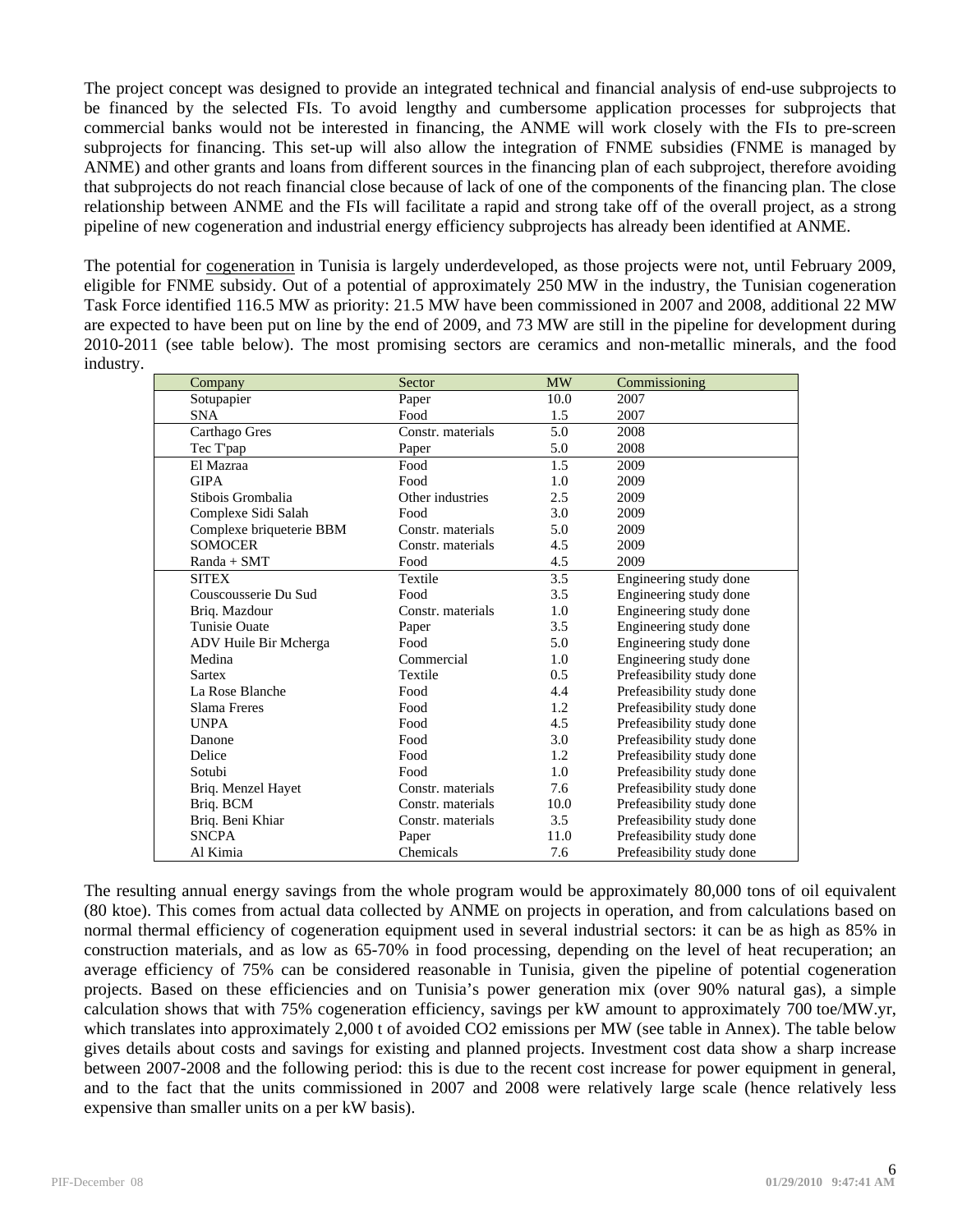| Ye    | <b>MW</b> | Energ    | Saving    | Cost  | Cost  | Cost  | Saving       |
|-------|-----------|----------|-----------|-------|-------|-------|--------------|
| ar    |           | y        | s per     | (TND  | (USD  | per   | s per        |
|       |           | saving   | <b>MW</b> | m)    | m)    | kW    | <b>USD</b>   |
|       |           | S        | (toe/yr)  |       |       | (USD) | (kgoe/       |
|       |           | (toe/yr) |           |       |       |       | yr)          |
|       |           |          |           |       |       |       |              |
| 20    |           |          |           |       |       |       |              |
| 07    | 11.5      | 7,100    | 617       | 7.5   | 5.8   | 506   | 1.22         |
| 20    |           |          |           |       |       |       |              |
| 08    | 10.0      | 6,500    | 650       | 7.1   | 5.7   | 568   | 1.14         |
| 20    |           |          |           |       |       |       |              |
| 09    | 22.0      | 15,400   | 700       |       |       |       |              |
| 20    |           |          |           | 145.4 | 106.9 | 1,125 | 0.63         |
| $10-$ |           |          |           |       |       |       |              |
| 11    | 73.0      | 52,000   | 712       |       |       |       |              |
| To    |           |          |           |       |       |       |              |
| tal   | 116.5     | 81,000   | 695       | 160.0 | 118.4 | 1,016 | 0.68         |
|       |           |          |           |       |       |       | Source: ANME |

The existing pipeline of new energy efficiency projects ("contrats-programmes") includes over 200 projects:

| Sector                    | Number<br>of<br>enterprise<br>S | Investme<br>nt<br>$(TND \, m)$ | Energy<br>savings<br>(toe/yr) | <b>Savings</b><br>per TND<br>(kgoe/TN)<br>D.yr) | <b>Savings</b><br>per USD<br>(kgoe/yr) |
|---------------------------|---------------------------------|--------------------------------|-------------------------------|-------------------------------------------------|----------------------------------------|
| Construction<br>materials | 51                              | 37.4                           | 48,000                        | 1.28                                            | 1.74                                   |
| Food                      | 54                              | 11.2                           | 12,000                        | 1.07                                            | 1.46                                   |
| Chemicals                 | 12                              | 12.3                           | 14,000                        | 1.14                                            | 1.55                                   |
| Metallurgy                | 23                              | 3.5                            | 4,000                         | 1.14                                            | 1.55                                   |
| Textile                   | 31                              | 6.5                            | 8,000                         | 1.23                                            | 1.67                                   |
| Other                     | 31                              | 90.3                           | 112,000                       | 1.24                                            | 1.69                                   |
| Total                     | 202                             | 161.0                          | 198,000                       | 1.23                                            | 1,67                                   |
|                           |                                 |                                |                               |                                                 | Source: ANME                           |

It is expected that the World Bank line of credit of \$55 million will leverage significant financing from the private sector (commercial debt, equity), leading to total investment of \$110 million (including FNME subsidies). About 70% of this investment is expected to go into cogeneration projects (i.e. \$77 million, approximately 65 MW or 20 projects), and 30% into EE projects (\$33 million, at least 50 projects). Cumulated energy savings of such cogeneration and EE projects would be close to 105,000 toe per year.

GHG emissions reduction can be assessed based on 2.84 t CO2 per ktoe saved in cogeneration (see table in Annex) and 2.28 t CO2 per ktoe saved in energy efficiency, based on past projects followed by ANME (this is in line with the emissions coefficient of natural gas, which is by far the main energy source in the power sector and industry of Tunisia):

|                                   | Numb   | Energ  | CO <sub>2</sub> | t CO <sub>2</sub> |
|-----------------------------------|--------|--------|-----------------|-------------------|
| e                                 | er of  | y      | avoide          | per toe           |
| a                                 | contra | saving | d               |                   |
| $\mathbf{r}$                      | cts    | S      | (kt/yr)         |                   |
|                                   |        | (ktoe/ |                 |                   |
|                                   |        | yr)    |                 |                   |
| $\overline{2}$<br>0<br>$\sqrt{5}$ | 18     | 25.9   | 71.2            | 2.74              |
| $\overline{c}$<br>0<br>0          | 63     | 42.5   | 113.2           |                   |
| 6                                 |        |        |                 | 2.67              |
| 2                                 | 79     | 98.5   | 197.5           | 2.01              |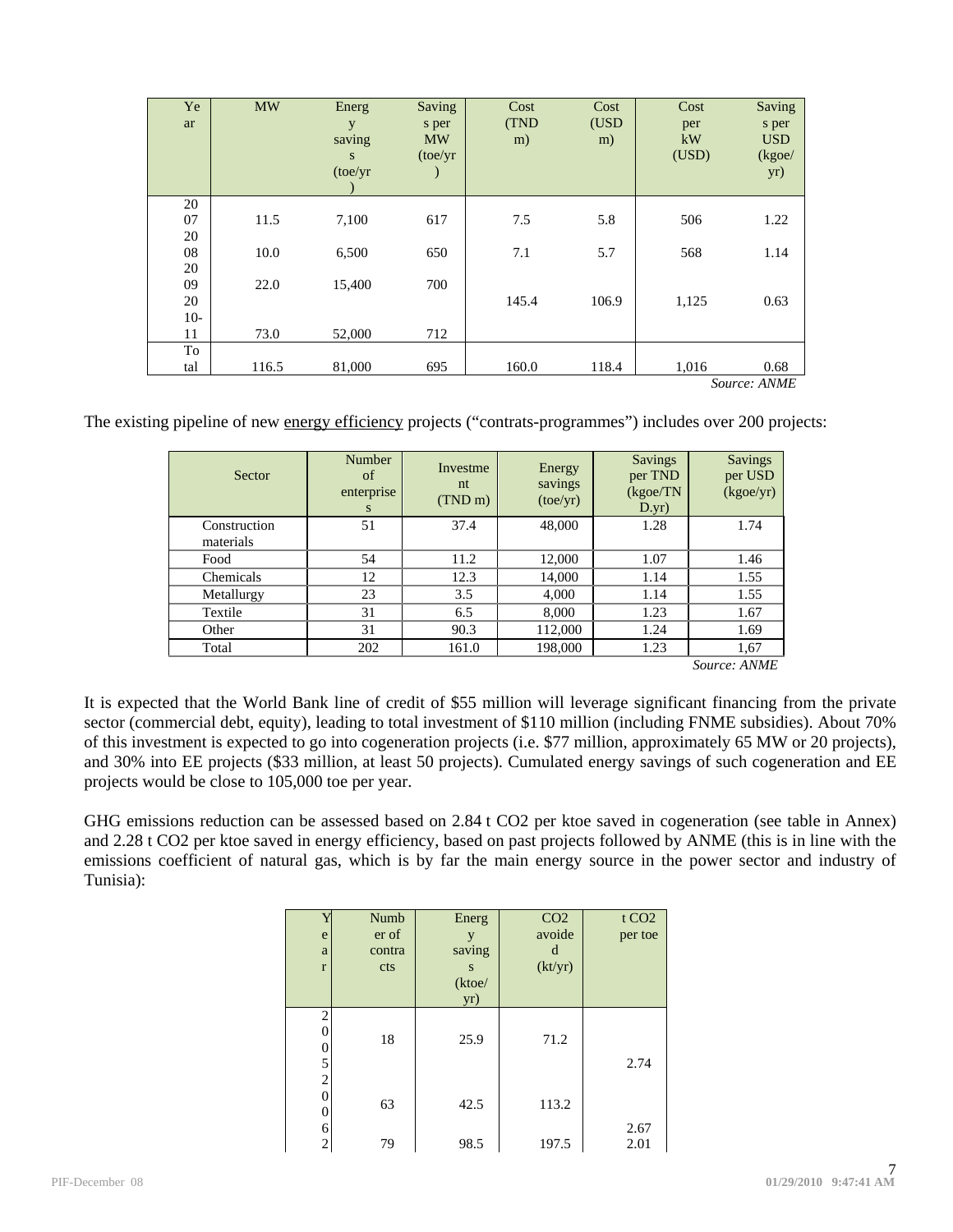| 0                |     |       |        |           |
|------------------|-----|-------|--------|-----------|
| 0                |     |       |        |           |
| 7                |     |       |        |           |
| $\boldsymbol{2}$ |     |       |        |           |
| $\boldsymbol{0}$ |     |       |        |           |
| 0                | 54  | 32.5  | 77.5   |           |
| 8                |     |       |        | 2.38      |
| $\overline{c}$   |     |       |        |           |
| $\overline{0}$   |     |       |        |           |
| 0                | 56  | 23.9  | 49.4   |           |
| 9                |     |       |        | 2.07      |
| T                |     |       |        |           |
| $\mathbf 0$      |     |       |        |           |
| t                | 270 | 223.3 | 508.8  |           |
| a                |     |       |        |           |
|                  |     |       |        | 2.28      |
|                  |     |       | $\sim$ | 1.373.677 |

*Source: ANME* 

Based on these data, the project would lead to reductions in GHG emissions of almost 265,000 tons of equivalent  $CO2$ :

|              | Number<br>of<br>projects | <b>MW</b>                | Investme<br>nt(M)<br>USD) | Savings<br>per USD<br>(kgoe/yr) | Energy<br>savings<br>(ktoe/yr) | <b>GHG</b><br>emission<br>reduction<br>per toe<br>(t CO <sub>2</sub> ) | <b>GHG</b><br>emission<br>reduction<br>(kt<br>CO2/yr) |
|--------------|--------------------------|--------------------------|---------------------------|---------------------------------|--------------------------------|------------------------------------------------------------------------|-------------------------------------------------------|
| Energy       |                          |                          |                           |                                 |                                | 2.28                                                                   |                                                       |
| Efficiency   | 50                       | $\overline{\phantom{0}}$ | 33                        | 1.67                            | 55                             |                                                                        | 125                                                   |
| Cogeneration | 20                       | 65                       | 77                        | 0.63                            | 49                             | 2.84                                                                   | 139                                                   |
| Total        | 70                       | 65                       | 110                       |                                 | 104                            |                                                                        | 264                                                   |

Previous experience<sup>4</sup> points to the need for on-going technical support to address emerging barriers, provide ongoing skill enhancement, and counteract behavioural barriers. In the present case, technical assistance will be critical to complement the WB line of credit: (i) to provide support to FIs to evaluate the sub-projects proposed for financing and to develop an EE/cogeneration portfolio, and (ii) to help industrial enterprises, especially smaller companies prepare bankable business plans for their EE/cogeneration subprojects. The main areas where support will complement the lending would be: (a) technical training and capacity building of the commercial banks in the area of energy efficiency and cogeneration; (b) providing support to subproject developers to assist in the feasibility and preparatory studies, mostly on the financial/business plan side, and to assist in subproject implementation; and (c) support for targeted awareness and training efforts to support pipeline development efforts.

Technical assistance could be set up gradually, without compromising the chance of success of the WB line of credit, as a strong pipeline of projects already exist, developed in part through ANME, and ANME has significant capabilities and resources that will allow it to provide some support to FIs for a limited time in the area of sub-project evaluation. However, GEF support is being requested to complement the Bank loan for technical assistance to the financial intermediaries to develop an EE portfolio, and to subproject sponsors to prepare, evaluate and supervise the subprojects proposed for financing: GEF financed technical assistance will be key to accelerate disbursement of the loan, and help develop a sustainable market for EE/cogeneration financing in Tunisia.

In addition, the GoT has requested specific assistance to launch new activities in energy from biomass, through technical assistance, feasibility studies, and preparation, development and financing of pilot plants.

Tunisia currently generates around 600,000 tons of droppings annually. The two full size plants that would be developed based on the experience of the pilot units would treat about half of the country's droppings. Based on preliminary data, the pilot units co-financed under the project would have the following characteristics (emissions

 $\overline{a}$ 

<sup>&</sup>lt;sup>4</sup> See WEC report "Energy Efficiency Policies around the World".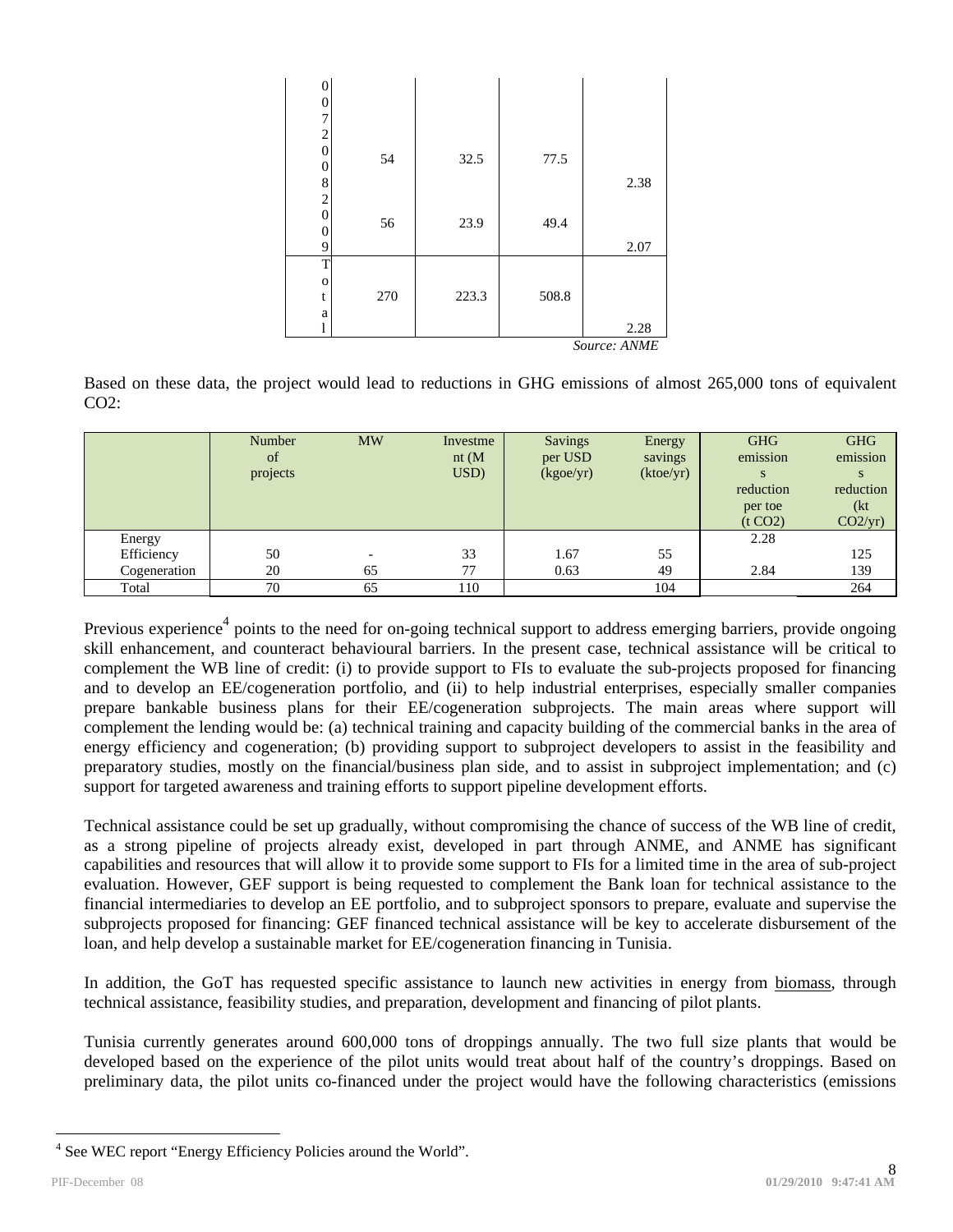reductions are based on the assumption of 1 ton equivalent CO2 per ton of droppings through collection of CH4, plus an additional 15% or so through CO2 emissions avoided in power generated with the CH4):

|                                           | Total | Per unit  |
|-------------------------------------------|-------|-----------|
| Capital expenditure (USD m)               |       |           |
| Capacity (kt of droppings per year)       | 65    | $10 - 15$ |
| Electric capacity (kW)                    | 1,750 | 350       |
| Power generation (GWh)                    | 10    |           |
| GHG emissions reduction (t eq. $CO2/yr$ ) |       |           |

*Source: Ministry of Environment, Alcor* 

The pilot plants would reduce GHG emissions by about 75,000 tons of equivalent CO2 per year. The full size facilities would reduce GHG emissions by about 500,000 tons of equivalent CO2 per year: both pilot and commercial size plants would therefore bring significant global environmental benefits. The two full size plants would also produce 200,000 tons of valuable fertilizing substrate, enough to treat over 20,000 ha of land.

The main project components supported by the GEF will be as follows. They will ensure, through technical assistance and capacity building, that the World Bank's line of credit will be disbursed fully and in a timely manner. They will also help design and implement an ambitious biomass action plan. It should be noted that co-mingling of GEF funding with CDM funding is highly unlikely, as no specific CDM related assistance is planned, and most EE/cogeneration subprojects, as well as the pilot biomass projects are likely to be too small to seek carbon finance.

**Capacity Building and Market Outreach (US\$ 1.5 million)**: The main areas of support under this component would be: (a) technical training and capacity building of the commercial banks in the area of energy efficiency and cogeneration, including biomass generation/cogeneration. New banks interested in developing EE business line would benefit from start-up support for the creation, organization, staffing, and initial business plan preparation for energyefficiency lending. This will include development of necessary internal mechanisms, procedures and knowledge base to facilitate FI familiarization with industrial sector and energy efficiency markets and businesses, appraisal of energy efficiency projects, familiarity with government policies, and project structuring and risk management; (b) providing support to subproject developers in the industrial sectors to assist them in the preparation of required financial documents (financial studies and business plans), as well as to assist them during subproject implementation; and (c) support for targeted awareness and training efforts to support pipeline development efforts, outreach activities among industries to ensure healthy project pipeline development, and among commercial banks to stimulate the market for financing energy efficiency projects as well as biomass generation/cogeneration. This component will be additional to the existing PEEI: while important new players (commercial banks) will receive valuable technical assistance, the projects financed through the new World Bank line of credit will essentially be different from the one currently benefiting from PEEI support.

**Biomass Feasibility Studies and Pilot Projects (US\$ 0.5 million)**: The main areas of support under this component would be: (a) identification of potential projects for energy production from biomass, especially chicken waste, (b) feasibility studies of the first pilot projects: sizing of the gas production, of electricity production facilities, technical studies (including cogeneration opportunities), economic and financial studies, financial structuring, etc., (c) feasibility studies for use of by-products as fertilizer: technical study, market study, economic and financial analysis and marketing strategy, and (d) participation in the financing of the first projects, possibly through payment of a subsidy beyond the FNME subsidy.

**Institutional and Capacity Building for Biomass Development (US\$ 0.3 million)**: This component will support the preparation and implementation of a biomass strategic action plan, in relation with the feasibility studies and pilot project identification. It will cover: (a) studies to overcome institutional, regulatory and organizational barriers, including the formulation of legal measures and incentives, (b) capacity building, and (c) awareness raising and training. Some of the identified barriers will apply for other renewable energies, so part of the recommendations and proposed measures are likely to apply beyond the strict field of biomass. However, biomass has very specific aspects, which do not apply to other forms of renewable energy, especially regarding collection of raw material, which is generally critical for sustainability of biomass projects.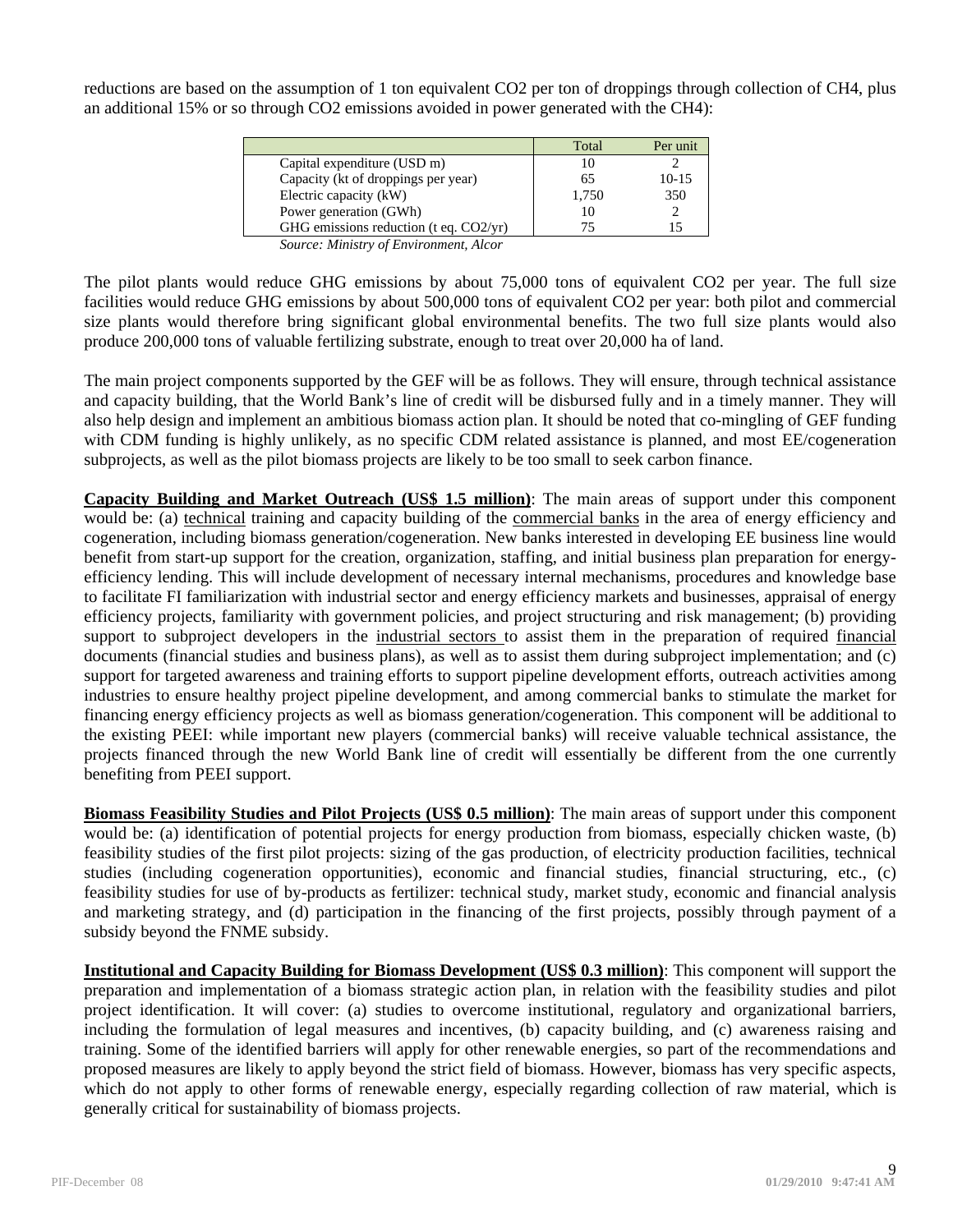In addition to the above components, GEF funds would also be utilized for supporting project management to the extent of less than 10% of the total costs.

#### **G. INDICATE RISKS, INCLUDING CLIMATE CHANGE RISKS, THAT MIGHT PREVENT THE PROJECT OBJECTIVE(S) FROM BEING ACHIEVED, AND IF POSSIBLE INCLUDING RISK MITIGATION MEASURES THAT WILL BE TAKEN:**

The overall risk of the project is moderate after mitigation. The potential for energy efficiency has been assessed by ANME: (i) all large industrial consumers have undertaken audits, identified EE programs and committed to their implementation in "contrats-programmes" signed with ANME; (ii) the 4ECP includes ambitious targets for EE/RE investment, and (iii) all players have the required technical capabilities to implement the subprojects under consideration.

At this stage, the following risks have been identified:

- Weak commitment to EE investments if energy prices start declining. Lower end-use prices could result from lower oil prices on international markets, which is unlikely to happen in the short term, or from sustained and even possibly increased price subsidies to shield consumers from high international prices. GoT is committed to implement price reform which would result in cost reflective pricing. In addition, sensitivity analyses made during preparation of the World Bank line of credit indicate that the profitability of potential subprojects is not substantially affected by lower levels of energy prices (it remains high in all cases, with short payback periods – typically below three years–, even with substantial changes in energy prices –typically  $\pm 50\%$ );
- Slow development of the EE portfolios by the financial intermediaries (FI), leading to slow disbursement of the loans. This issue has been given particular attention during project preparation and FIs are being asked to identify a portfolio of EE subprojects for at least one third of the loan amount intended for that component. Identifying sizeable projects for direct lending with potential for replication will also address the slow disbursement risk at an early stage and provide a solid basis for the FIs to develop their portfolios;
- Low quality of the EE portfolio, not so much in terms of engineering and technology, but of finance and bankability (business plan, risk/profitability analysis, etc.). The risk is significant because of (i) the unfamiliarity of the FIs with energy efficiency technologies and the difficulty for them to monitor EE/RE subprojects, and (ii) the lack of understanding of basic bank financing requirements of many small and medium enterprises, and the subsequently ill-prepared business plans. To address this risk, the Bank has worked with ANME and the FIs to develop strict project eligibility criteria, and an Operations Manual for their appraisal and monitoring during risk assessment and implementation. Training and capacity building will also be provided to participating FIs to ensure that the subprojects, while technically sound, are also economically justified and financially viable;
- Reputational risk. This is negligible since the projects will have beneficial environmental and social effects. There will be no land acquisition nor displacement of populations since all investment is on the existing sites. Environmental assessments might be required for some subprojects if Policy OP4.01 is triggered during project implementation. An environmental Safeguard Framework has been developed and incorporated in the Operations Manuals which include screening procedures to establish what safeguards are triggered and the actions to be taken to comply with Tunisian environmental requirements and World Bank safeguard policies.

## **H. DESCRIBE, IF POSSIBLE, THE EXPECTED COST-EFFECTIVENESS OF THE PROJECT:**

GEF financed capacity building and technical assistance related to energy efficiency projects will be especially critical, and therefore cost-effective in the current economic situation, where many industries in Tunisia, especially exporting sectors, are hit by the global crisis and tend to revise investment plans, in a context where energy prices, while still high, have decreased from their recent peak: there is a real risk for the World Bank's line of credit not to be disbursed in a proper and timely manner.

Estimates based on ANME's experience and analytical work show that \$1 invested in cogeneration in Tunisia generate savings of 0.63 kgoe per year, and that \$1 invested in EE generate savings of 1.67 kgoe. This would translate for the World Bank credit line, based on reasonable assumptions for private sector cofinancing and cogeneration/EE distribution, into total savings of approximately 105,000 toe per year. It would in turn translate into GHG emissions reduction of around 265,000 tons of equivalent CO2 per year, meaning that cost effectiveness of GEF funds per CO2 reduced for the non-biomass components is 5.7 \$/ton.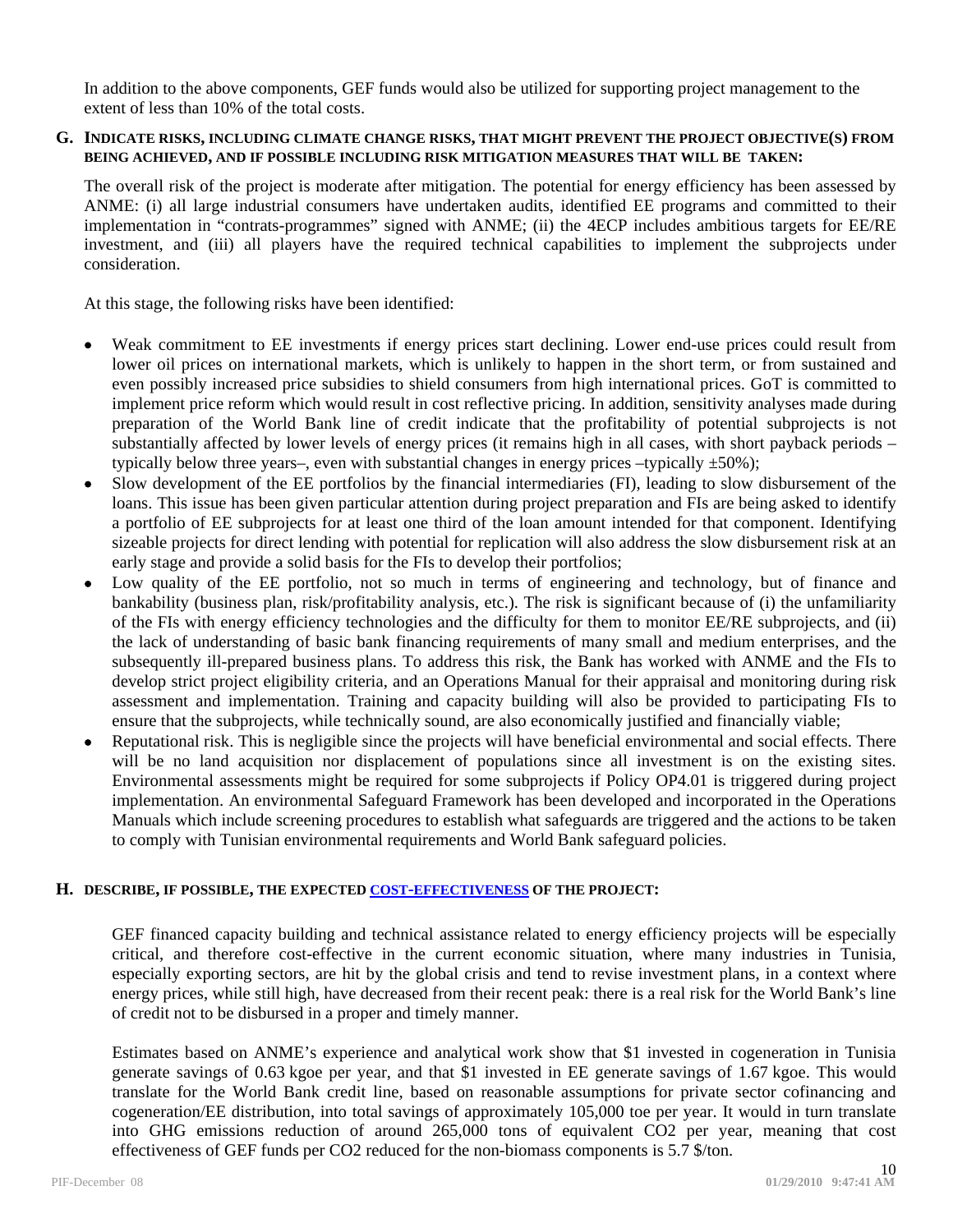Regarding the biomass component, the GEF contribution, although relatively modest in dollar terms (\$0.8 million), is regarded by the Tunisian authorities as a key element to actually launch an effective national strategy that will eventually lead, among other things, to significant investments in industrial size poultry droppings treatment facilities (over \$30 million for the two identified projects).

## **I. JUSTIFY THE COMPARATIVE ADVANTAGE OF GEF AGENCY**:

The World Bank's comparative advantage for the GEF lies with its position as a leading international financial institution with strong experience in investment lending focusing on institution building, infrastructure development and policy reform, across all the focal areas of the GEF (GEF C31.5, May 2007).